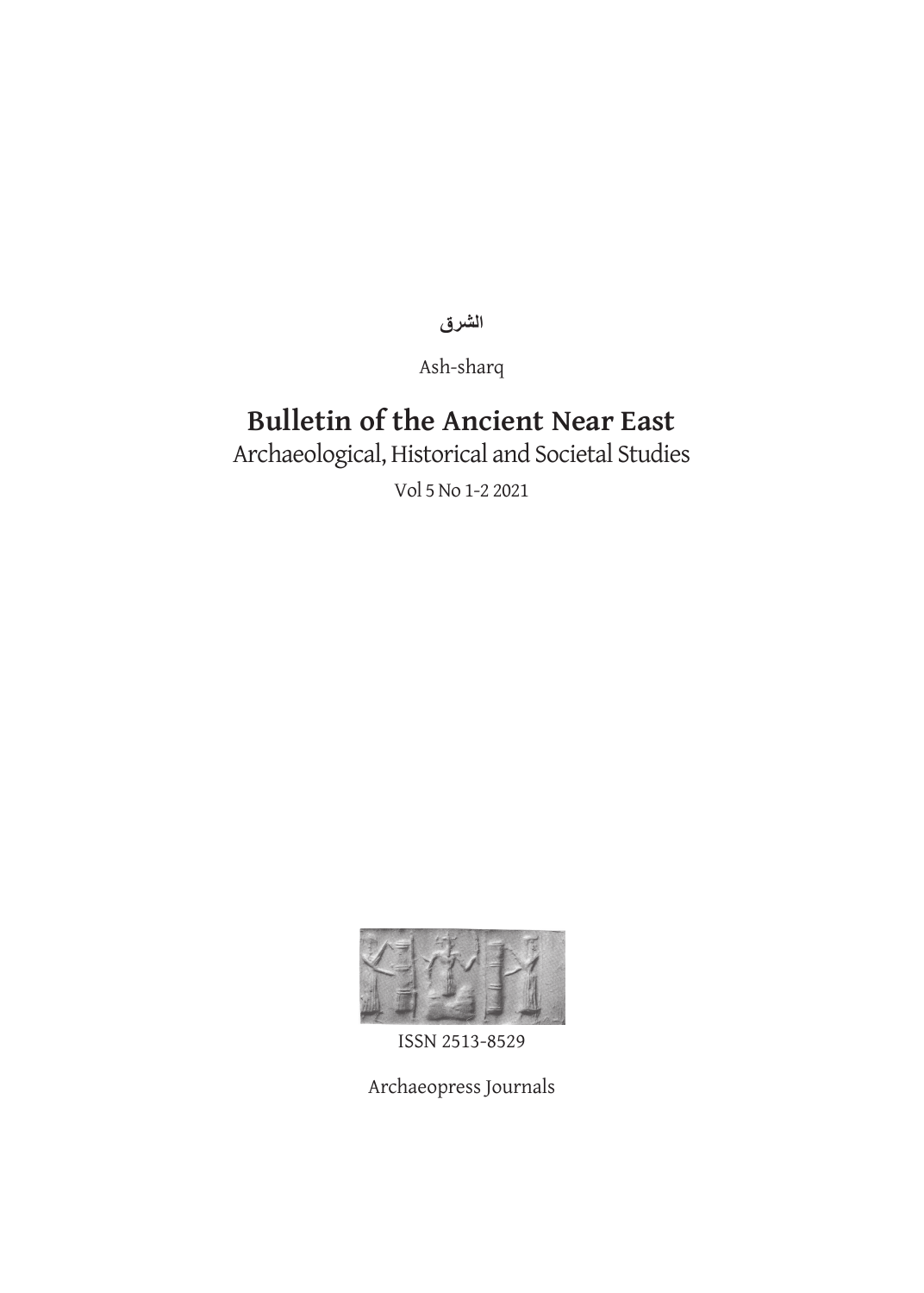### Ash-sharq **Bulletin of the Ancient Near East** Archaeological, Historical and Societal Studies

Vol 5 No 1-2 2021

eISSN 2514-1732

ISSN 2513-8529 ISBN 978-1-78969-892-3

#### EDITORIAL DIRECTOR Laura Battini

#### SCIENTIFIC COMMITTEE

Silvana Di Paolo Yagmur Heffron Barbara Helwing Elif Koparal Marta Luciani Maria-Grazia Masetti-Rouault Valérie Matoïan Béatrice Muller Tallay Ornan Adelheid Otto Jack M. Sasson Karen Sonik StJohn Simpson Pierre Villard Nele Ziegler

Ash-sharq is a peer-reviewed Bulletin devoted to short articles on the archaeology and history of the Ancient Near East. It is published twice a year. Submissions are welcome from academics and researchers at all levels. Submissions should be sent to Laura Battini (laura.battini@college-de-france.fr)

Published by Archaeopress Publishing Ltd Subscriptions to the **Bulletin of the Ancient Near East** should be sent to Archaeopress Publishing Ltd, Summertown Pavilion, 18-24 Middle Way, Summertown, Oxford OX2 7LG Tel +44-(0)1865-311914 Fax +44(0)1865-512231 e-mail info@archaeopress.com http://www.archaeopress.com

#### **Opinions expressed in papers published in the Bulletin are those of the authors and are not necessarily shared by the Scientific Commitee.**

© 2021 Archaeopress Publishing, Oxford, UK.

All rights reserved. No part of this publication may be reproduced or transmitted, in any form or by any means, electronic, mechanical, photocopying, or otherwise, without the prior permission of the publisher.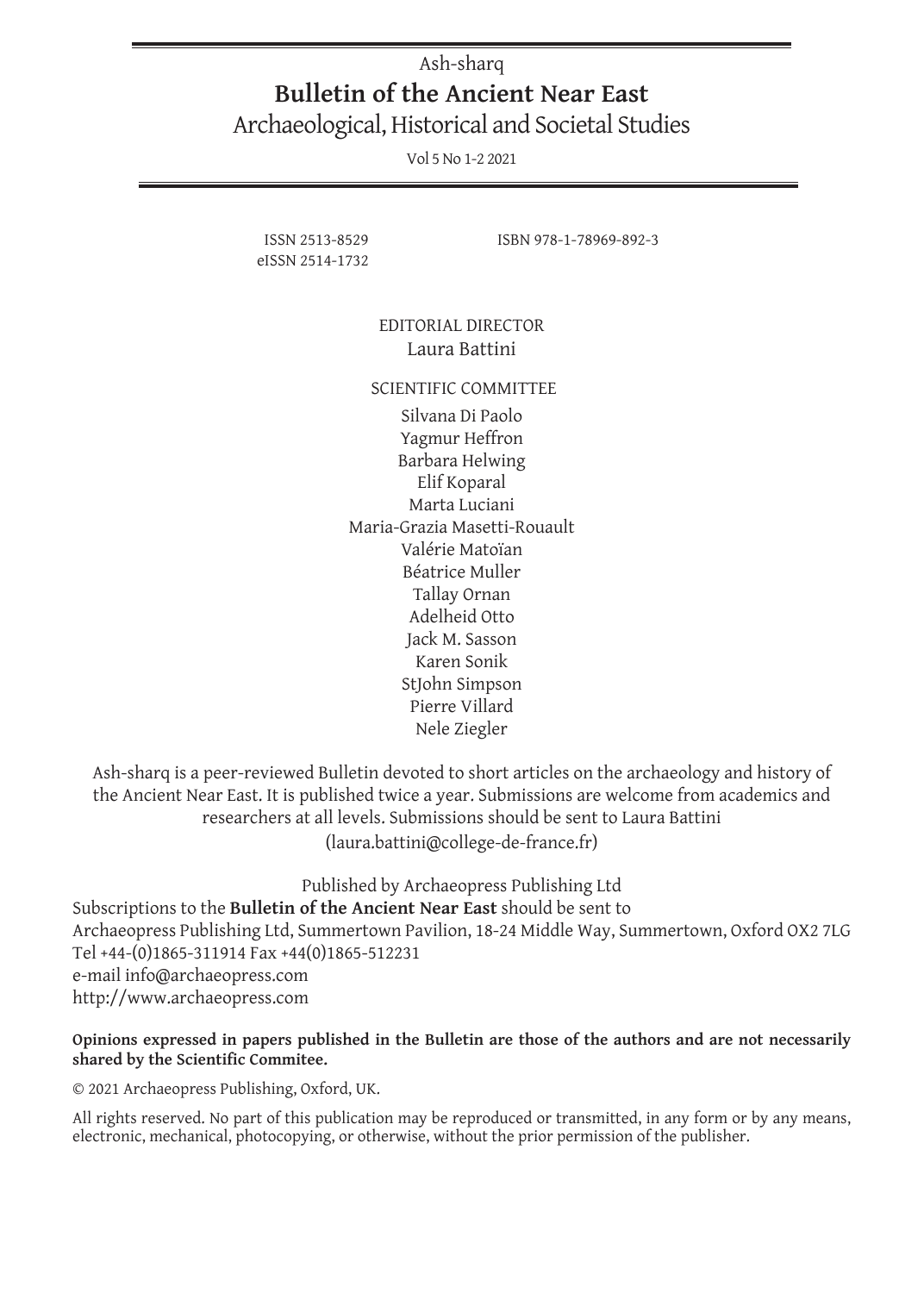### Ash-sharq **Bulletin of the Ancient Near East** Archaeological, Historical and Societal Studies

Vol 5 No 1 2021

### **Contents**

| The Primates of Susa: Depictions of Monkeys in                                                                                                                         |
|------------------------------------------------------------------------------------------------------------------------------------------------------------------------|
| Bernardo Urbani and Dionisios Youlatos                                                                                                                                 |
| An Ox and a Hut: Notes on an Uruk-Period<br>Agnete W. Lassen                                                                                                           |
| Notes on Horses and Dogs: Two Special Animals?16<br>Laura Battini                                                                                                      |
| حفريات عمريت/الموسم السابع 1965 (أرشيف الأستاذ نسيب صليبي)<br>1965 Excavations of Amrit - 7th Season (Archives of Nassib Salibi)25<br>Michel al-Maqdissi and Eva Ishaq |
| Andrea Cesaretti and Roberto Dan                                                                                                                                       |
| A New Analysis Protocol for the Studying of<br>Laura Battini                                                                                                           |